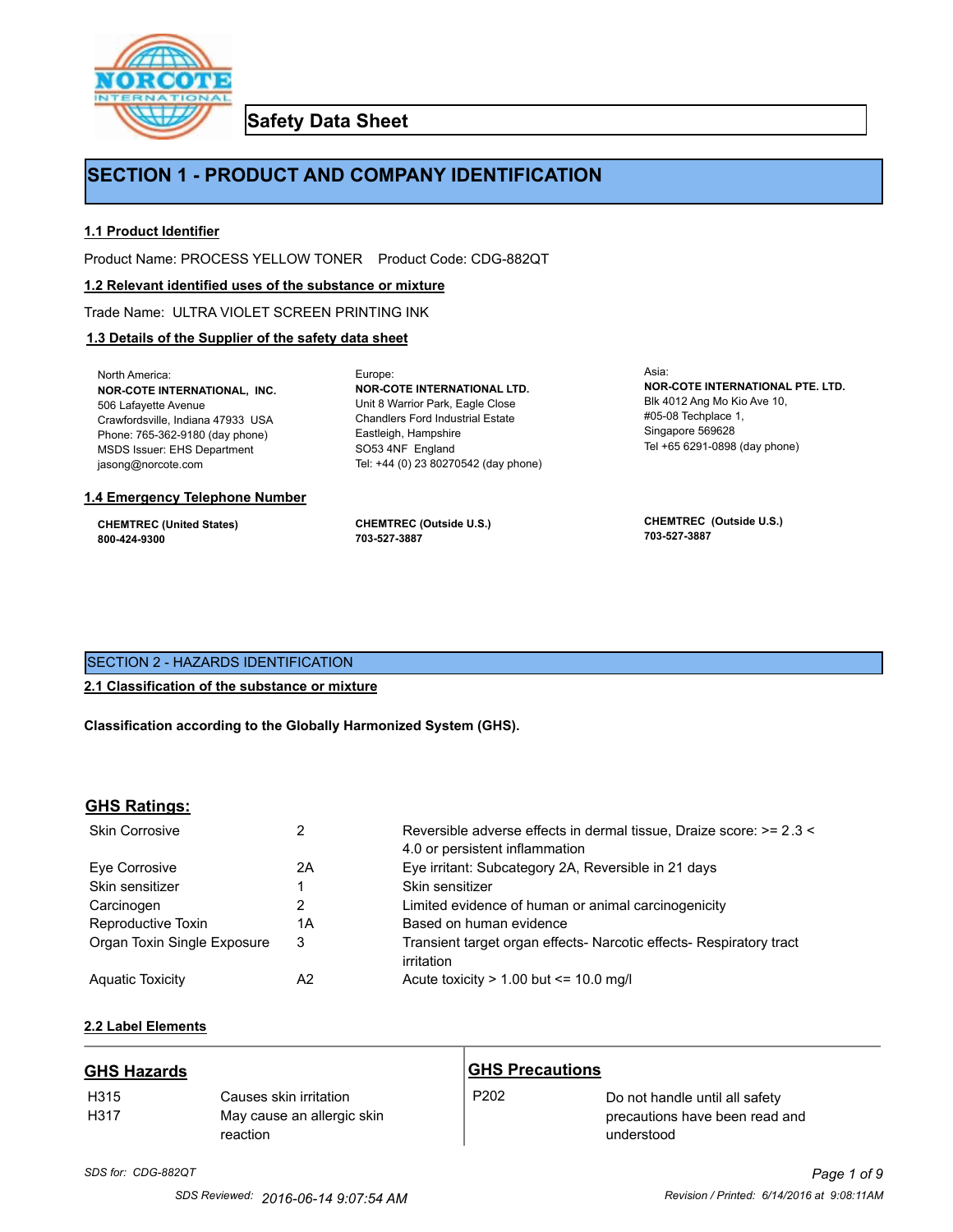| H319             | Causes serious eye irritation               | P261          | Avoid breathing                                                                                       |
|------------------|---------------------------------------------|---------------|-------------------------------------------------------------------------------------------------------|
| H335             | May cause respiratory irritation            |               | dust/fume/gas/mist/vapours/spray                                                                      |
| H336             | May cause drowsiness or                     | P273          | Avoid release to the environment                                                                      |
|                  | dizziness                                   | P280          | Wear protective gloves/protective                                                                     |
| H <sub>351</sub> | Suspected of causing cancer                 |               | clothing/eye protection/face protection                                                               |
| H360             | May damage fertility or the<br>unborn child | P362          | Take off contaminated clothing and<br>wash before reuse                                               |
| H401             | Toxic to aquatic life                       | P302+P352     | IF ON SKIN: Wash with soap and water                                                                  |
|                  |                                             | P304+P340     | IF INHALED: Remove victim to fresh air<br>and keep at rest in a position<br>comfortable for breathing |
|                  |                                             | P305+P351+P33 | IF IN EYES: Rinse continuously with                                                                   |
|                  |                                             | 8             | water for several minutes. Remove<br>contact lenses if present and easy to<br>do - continue rinsing   |
|                  |                                             | P308+P313     | IF exposed or concerned: Get medical<br>advice/attention                                              |
|                  |                                             | P333+P313     | If skin irritation or a rash occurs: Get<br>medical advice/attention                                  |

#### **Danger**



**EMERGENCY OVERVIEW:** Product is a liquid with mild acrylic odor that may be harmful if inhaled or swallowed. Product may cause serious damage to eyes, allergic skin reactions and irritation to respiratory system. Avoid breathing vapors. Avoid spillage to sewers or waterways.

#### **ROUTES OF ENTRY:** Dermal, Inhalation, Ingestion

**ACUTE HEALTH EFFECTS:** Irritant to skin, eyes and respiratory tract. Effects may be delayed for several hours. None Known

**Skin Contact:** Potential irritant and can cause allergic skin reaction. Repeated or prolonged contact may cause sensitization.

**Eye Contact:** Liquid, vapors, or mists may cause eye irritation. Protect eyes from repeated or prolonged contact.

**Ingestion:** May be harmful if swallowed. Gastrointestinal tract irritation may result.

**Inhalation:** May be harmful if inhaled. May cause irritation to upper respiratory tract upon prolonged or repeated inhalation.

## **Effects of Overexposure**

## **MEDICAL CONDITIONS AGGRAVATED BY EXPOSURE:** Repeated and prolonged overexposure may increase the potential for adverse health effects.

**CHRONIC HEALTH EFFECTS:** No additional information

## SECTION 3 - COMPOSITION / INFORMATION ON INGREDIENTS

#### **3.2 Mixtures**

\*Note: The exact concentrations of the below listed chemicals are being withheld as a trade secret

| <b>Chemical Name</b>         | <b>Percent</b><br>Weiaht | CAS#       | EC No.    | Classification (GHS)      |
|------------------------------|--------------------------|------------|-----------|---------------------------|
| 1.6-Hexanediol<br>diacrylate | 10.00 - 20.00 %          | 13048-33-4 | 235-921-9 | H315, H319.<br>H317, H400 |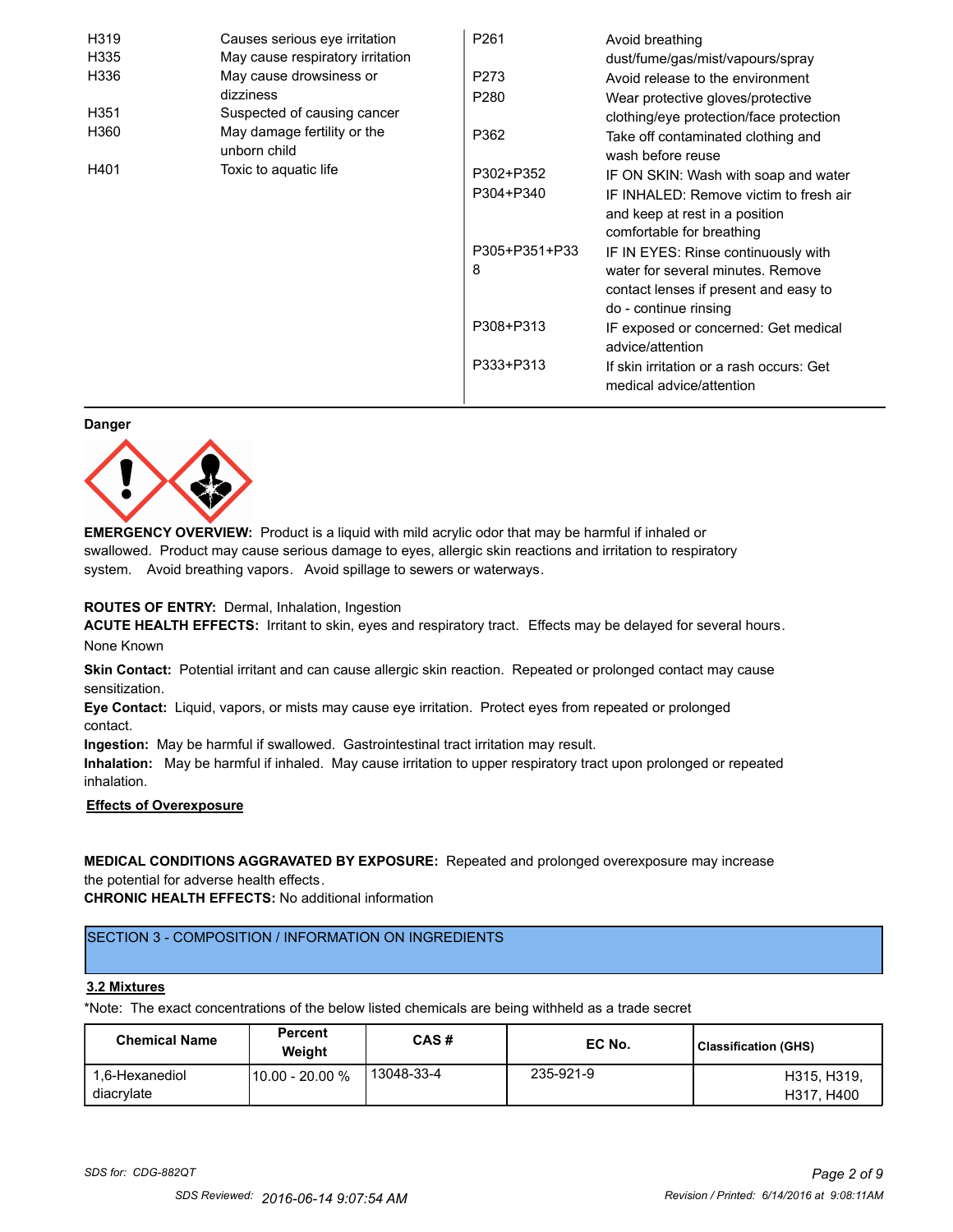| Tripropylene glycol<br>diacrylate               | $11.00 - 5.00 %$ | 42978-66-5 | 256-032-2 | H315, H319,<br>H317, H335 |
|-------------------------------------------------|------------------|------------|-----------|---------------------------|
| Methanone, (1-<br>hydroxycyclohexyl)<br>phenyl- | $11.00 - 5.00 %$ | 947-19-3   |           | H303                      |
| Benzophenone                                    | $10.10 - 1.00 %$ | 119-61-9   |           |                           |

#### SECTION 4 - FIRST AID MEASURES

## **4.1 Description of first aid measures**

**INHALATION:** Move subject to fresh air and keep warm. If subject is not breathing, administer artificial respiration. If breathing is difficult, have qualified personnel administer oxygen and get medical attention .

**EYE CONTACT:** Flush the eye and under lids with warm water for 15 minutes. Remove any contact lenses during the flushing. Get immediate medical attention if symptoms persist.

**SKIN CONTACT:** Remove and isolate contaminated clothing and shoes. Remove excess material from skin with clean cloth. Flush skin with running lukewarm water. Wash affected areas using mild soap.

**INGESTION:** If appreciable quantities are swallowed, seek immediate medical attention. Do NOT induce vomiting. Never give anything by mouth to an unconscious person.

## SECTION 5 - FIRE FIGHTING MEASURES

#### **5.1 Extinguising Media**

Evacuate area of all non-emergency personell. Firefighters must wear full emergency equipment with self contained breathing apparatus. At elevated temperatures hazardous polymerization may occur causing container rupture and in extreme cases, explosion. Fight fires from upwind and cool intact containers with water spray or stream at maximum range.

## Flash Point: 100 C (212 F)

**FLAMMABLE/EXPLOSIVE LIMITS (Volume % in air):** Not established **EXTINGUISHING METHOD:** Water fog, carbon dioxide (CO2) or dry chemical

#### **5.2 Special Hazards arising from the substance or mixture:**

Thermal decomposition can lead to release of irritating gases and vapors

#### **5.3 Advice for firefighters**

#### **Protective Equipment:**

Wear full emergency equipment with selfcontained breathing apparatus . Refer to Section 8

#### **5.4 Additional Information**

 Heating causes a rise in pressue, risk of bursting and combustion Shut off sources of ignition Carbon monoxide and carbon dioxide may form upon combustion

#### **OSHA CLASSIFICATION:** Class IIIB Combustible

#### SECTION 6 - ACCIDENTAL RELEASE MEASURES

#### **6.1 Personal precautions, protective equipment and emergency procedures**

Remove all sources of ignition and ventilate area. Avoid skin and eye contact. Use respiratory protection.

#### **6.2 Environmental precautions**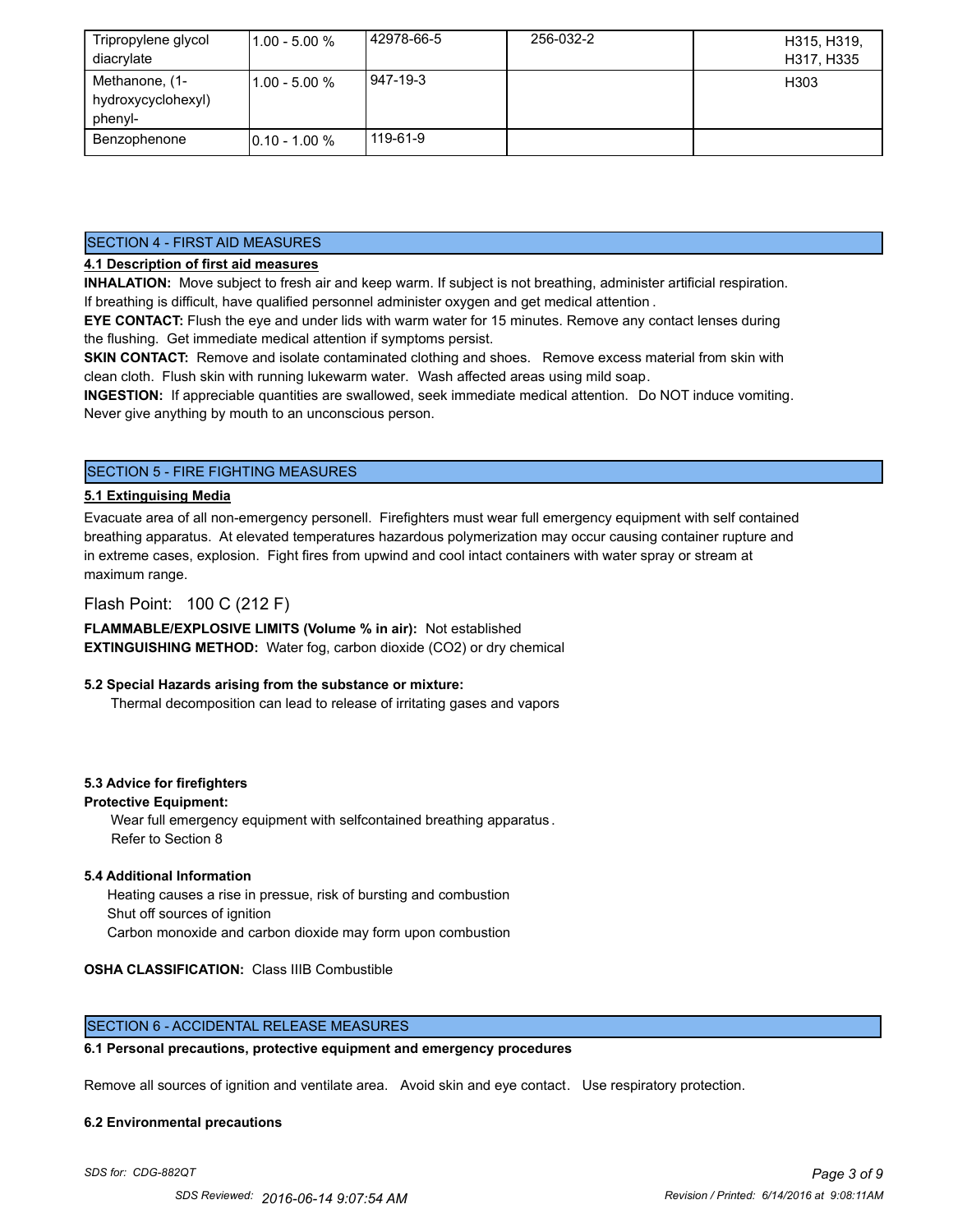Avoid release to the environment. Local authorities should be advised if significant spillages cannot be contained

#### **6.3 Methods and materials for containment and cleaning up**

 Absorb with inert materials such as dry clay or sand and place in closed container for disposal as solid waste in accordance with all applicable regulations.

## SECTION 7 - HANDLING AND STORAGE

#### **7.1 Precautions for safe handling**

Avoid any unnecessary contact. Use protective clothing specified in Section 8.

#### **7.2 Conditions for safe storage, including and incompatibilities**

Store away from heat and sunlight to prevent spontaneous polymerization. Store below 90° F (32° C). Protect containers from physical damage. Storage of containers should conform to flammable and combustible liquid regulations.

#### **SECTION 8 - EXPOSURE CONTROLS / PERSONAL PROTECTION**

#### **8.1 Control parameters**

#### **Exposure Limits:** Not established for mixture

| Chemical Name / CAS No.   | <b>OSHA Exposure Limits</b> | <b>ACGIH Exposure Limits</b> | <b>Other Exposure Limits</b> |
|---------------------------|-----------------------------|------------------------------|------------------------------|
| 1,6-Hexanediol diacrylate |                             |                              |                              |
| 13048-33-4                |                             |                              |                              |
| Tripropylene glycol       |                             |                              |                              |
| diacrylate                |                             |                              |                              |
| 42978-66-5                |                             |                              |                              |
| Methanone, (1-            |                             |                              |                              |
| hydroxycyclohexyl)phenyl- |                             |                              |                              |
| 947-19-3                  |                             |                              |                              |
| Benzophenone              |                             |                              |                              |
| 119-61-9                  |                             |                              |                              |

#### **8.2 Exposure Controls**

**VENTILATION:** Provide natural or mechanical ventilation to minimize exposure. If practical, use local mechanical exhaust ventilation at sources of air contamination.

**EYE PROTECTION:** Use splash-proof safety goggles or safety glasses that are ANSI approved to prevent eye contact. Eyewash availability is also recommended.

**HAND PROTECTION:** Use nitrile, butyl or other gloves that are resistant to chemicals in Section 2. Replace immediately if punctured or torn or when a change of appearance (color, elasticity, shape) occurs . A minimum of 0.45mm thick gloves for long duration exposure (up to 4 hours) or mechanical handling activities; single use, disposable gloves for short duration exposures not exceeding 30 minutes or where splashes are likely, are recommended.

**RESPIRATORY PROTECTION:** Use of NIOSH/MSHA approved respirators is recommended where exposure limits may be exceeded. Consult the respirator manufacturer for appropriate type and application. **SKIN PROTECTION:** Protective or disposable outer clothing is recommended.

**Environmental Exposure Controls:** Avoid release to the environment. The product should not be allowed to enter drains, water courses or the soil.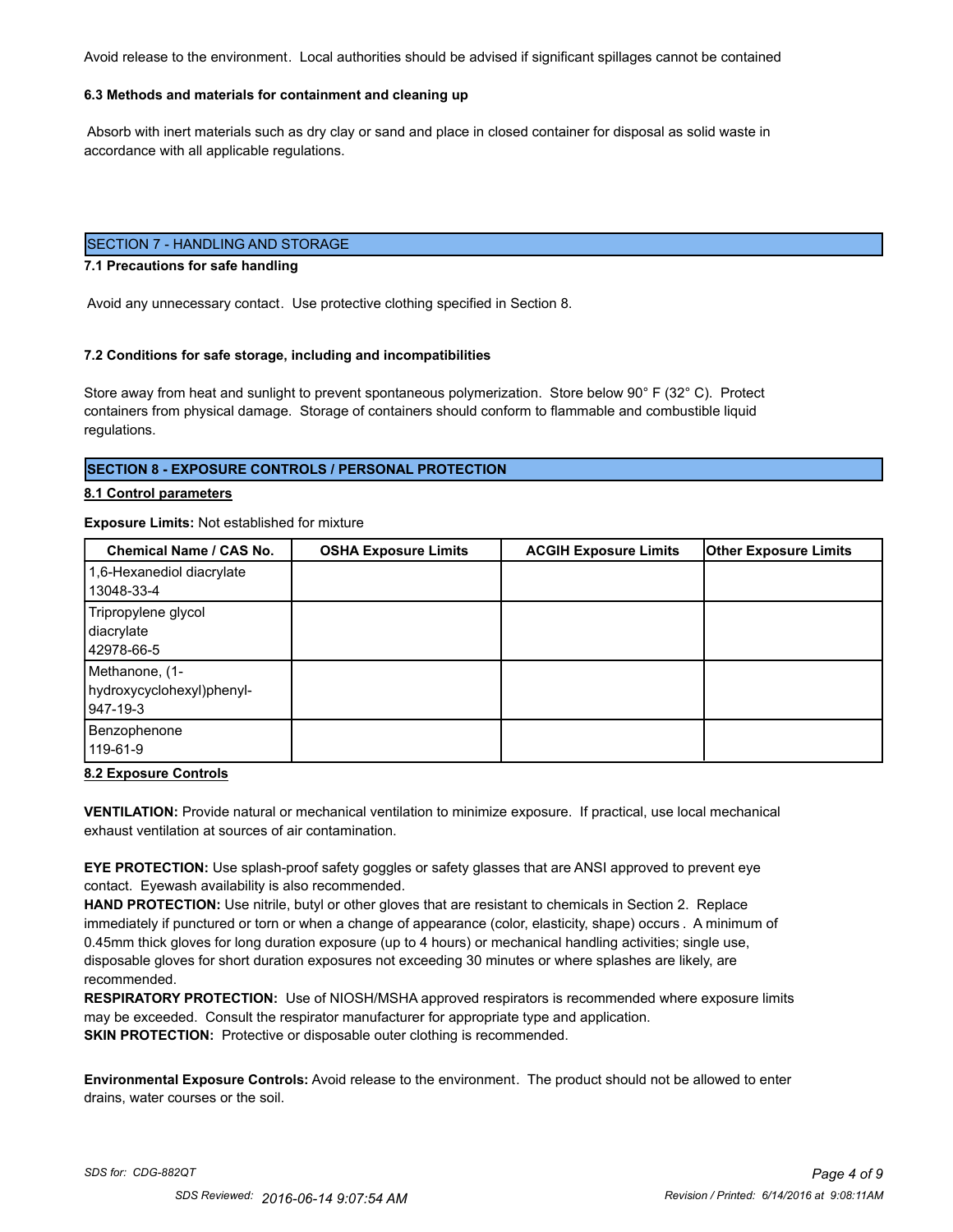## **SECTION 9 - PHYSICAL AND CHEMICAL PROPERTIES**

## **9.1 Information on basic physical and chemical properties**

| Appearance:                      | Liquid with moderate<br>viscosity | Odor:                            | Mild Acrylic odor |
|----------------------------------|-----------------------------------|----------------------------------|-------------------|
| Vapor Pressure:                  | Not Established                   | <b>Vapor Density:</b>            | Heavier than Air  |
| pH:                              | Not Established                   | Formula KG / Gal                 | 4.10              |
| <b>Melting Point:</b>            | Not Available                     | <b>Freezing Point:</b>           | Not Available     |
| Solubility:                      | Not Soluble in Water              | <b>Boiling Range:</b>            | Not Available     |
| Flash Point:                     | See section 5.1                   | <b>Evaporation Rate:</b>         | $<$ 1             |
| <b>Flammability:</b>             | See Section 5.4                   | <b>Explosive Limits:</b>         | See Section 5.4   |
| Viscosity:                       | See Certificate of<br>Analysis    | <b>Specific Gravity (SG)</b>     | 1.082             |
| Grams VOC less water:            | $1\%$                             | <b>Partition Coefficient</b>     | Not Available     |
| <b>Auto-Ignition Temperature</b> | Not Available                     | <b>Decomposition Temperature</b> | Not Available     |

## **SECTION 10 - REACTIVITY / STABILITY HAZARD DATA**

#### **10.1 Reactivity**

#### None known

#### **10.2 Chemical Stability**

This material is stable under recommended storage and handling conditions.

#### **10.3 Possibility of hazardous reaction**

Under certain conditions (excess temperatures and contamination) hazardous polymerization may occur. Avoid high temperature and contamination with foreign materials.

#### **10.4 CONDITIONS TO AVOID:**

Excessive heat, ignition sources and contamination with dirt and other foreign materials.

#### **10.5 Incompatible Materials:**

Avoid contamination or inappropriate mixing with strong oxidizing agents, peroxides, strongly caustic materials and metal corrosion products including rust. Do not expose to UV light during storage.

#### **10.6 Hazardous decomposition products**

Thermal oxidation or pyrolysis (as in fire) may yield carbon dioxide, carbon monoxide and volatile organic fragments which are flammable, irritating or toxic.

Hazardous polymerization will not occur.

**SECTION 11 - TOXICOLOGICAL INFORMATION**

**Component Toxicity:**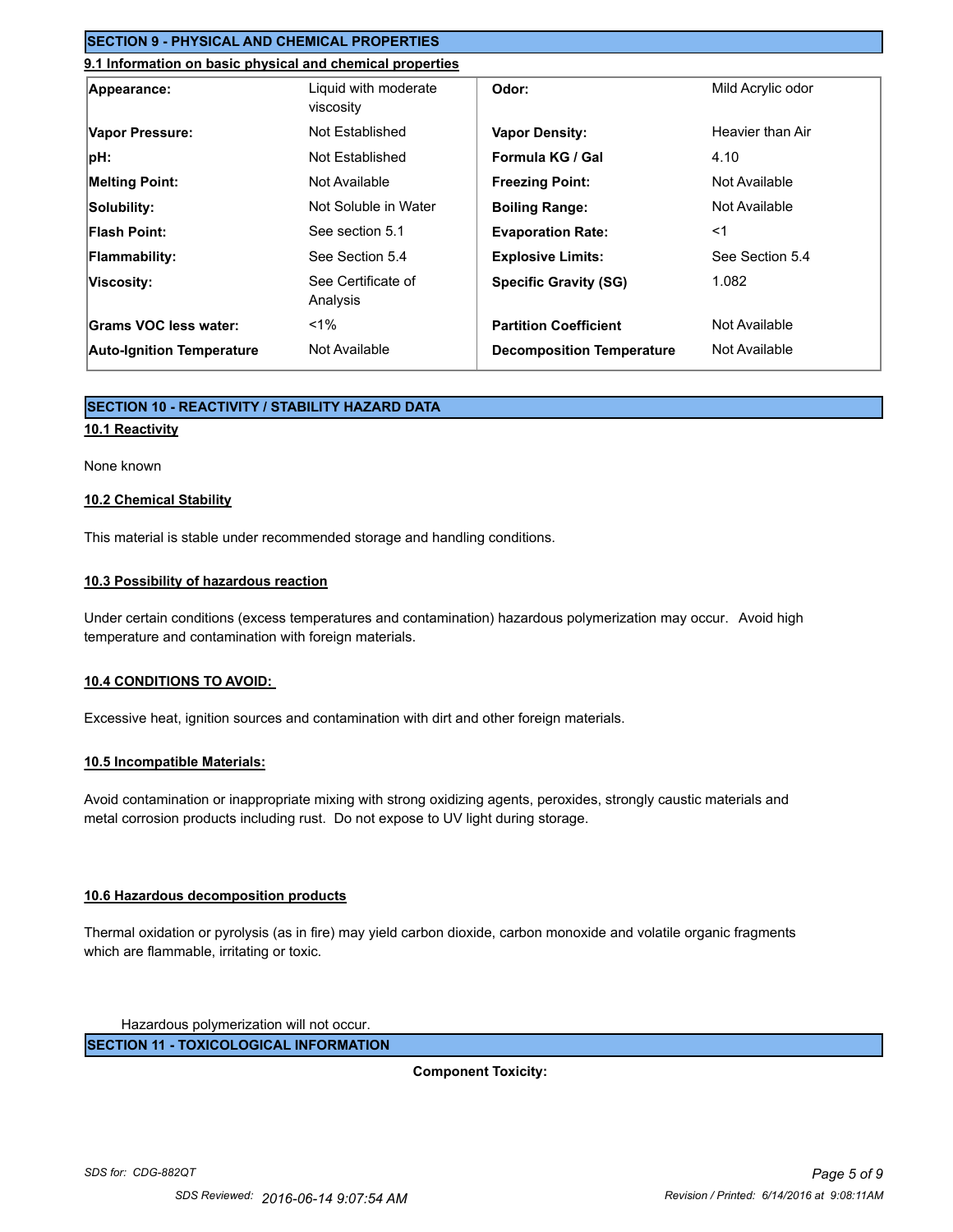| <b>Component Description</b><br>Oral, Dermal, Inhalation<br><b>Toxicity</b>          | Ecotoxocity:                                                                        |
|--------------------------------------------------------------------------------------|-------------------------------------------------------------------------------------|
| 1,6-Hexanediol diacrylate<br>Oral:5.00 g/kg (Rat)<br>Dermal: 3,600.00 µL/kg (Rabbit) | N/A                                                                                 |
| Tripropylene glycol diacrylate<br>Oral:3,000.00 mg/kg (Rat)                          | 48 Hr EC50 Daphnia magna: 88.7 mg/L<br>72 Hr EC50 Desmodesmus subspicatus: >28 mg/L |
| Methanone, (1-hydroxycyclohexyl)phenyl-                                              | N/A                                                                                 |
| Benzophenone<br>Dermal: 3,535.00 mg/kg (Rabbit)                                      | 96 Hr LC50 Pimephales promelas: 13.2 - 15.3 mg/L [flow-through]                     |

**TOXICOLOGICAL DATA:** Slightly Toxic by injestion. Prolonged or repeated exposure may result in sensitization.

**LC50** - No additional information **LD50** - No additional information **MUTAGENICITY:** No additional information **REPRODUCTIVE EFFECTS:** No additional information **CARCINOGENICITY:**

Benzophenone: IARC: Possible human carcinogen OSHA: listed

Carcinogenicity:

#### **SECTION 12 - ECOLOGICAL INFORMATION**

#### **12.1 Toxicity**

No determination has been made on ecological impact. However, it is recommended to prevent contamination of the environment with this product, i.e. soil, landfills, drains, sewers, surface waters, etc.

#### **12.2 Persistence and degradability**

No determination has been made on ecological impact. however, it is highly recommended to prevent contamination of the environment with this product, i.e. soil, landfills, drains, sewers, surface waters, etc

#### **12.3 Bioaccumulative potential**

No determination has been made on ecological impact. However, it is highly recommended to prevent contamination of the environment with this product, i.e. soil, landfills, drains, sewers, surface waters, etc.

#### **12.4 mobility in soil**

No determination has been made on ecological impact. However, it is highly recommended to prevent contamination of the environment with this product, e.i. soil, landfille, drains, sewers, surface waters, etc.

## **SECTION 13 - DISPOSAL CONSIDERATIONS**

#### **13.1 Waste Water methods**

If material becomes a waste, it does not meet the criteria of a hazardous waste as defined under the Resource Conservation and Recovery Act (RCRA) 40 CFR 261 as supplied. Dispose of this material in accordance with all applicable federal, state, provincial, and local laws and regulations.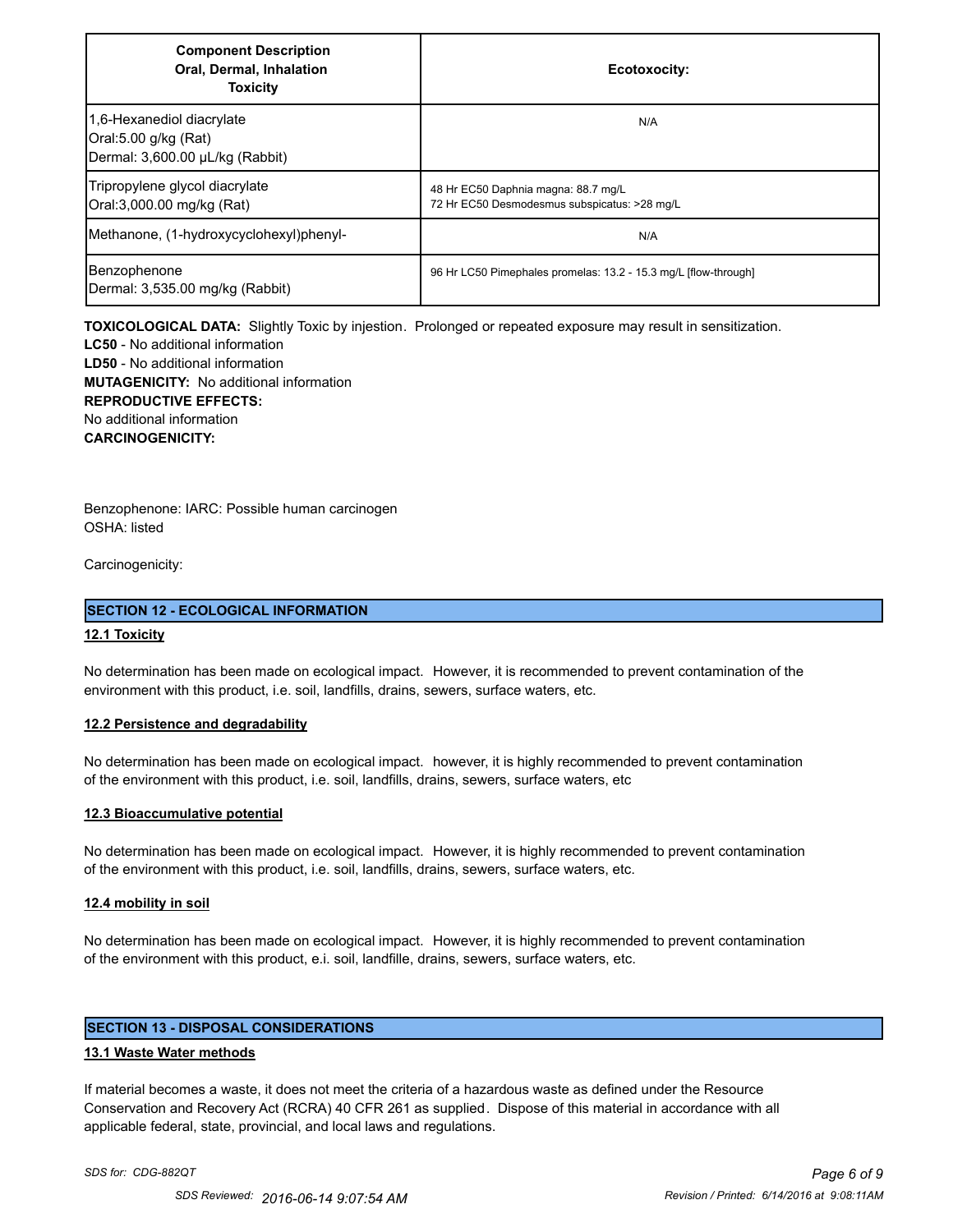## **SECTION 14 - TRANSPORTATION INFORMATION**

Transport this product in accordance with all applicable laws and regulations . This product, as supplied, is not regulated nor classified as a hazardous material/dangerous good by United States Department of Transportation (DOT), the International Civil Aviation Organization (ICAO), the International Maritime Organization (IMO), the Canadian Transportation of Dangerous Goods Act (TDG), or the International Air Transport Association (IATA) .

#### **14.1 UN Number:** Not Applicable

**14.2 UN Proper Shipping Name:** Not Applicable

**14.3 Transport Hazard Class:** Not Applicable **DOT (49 CFR)/IATA/IMDG Hazard Class:** Not Applicable

 **14.4 Packing Group:** Not Applicable

## **SECTION 15 - REGULATORY INFORMATION**

## **15.1 Safety, Health and Environmental regulations / legislation specific for the substance or mixture**

This safety data sheet has been formatted to the best of our ability in accordance to Directive 67/548/EEC or Directive 1999/45EC, American National Standards Institute (ANSI) and contains hazard criteria and all information required by the Canadian Controlled Products Regulation (CPR) in regard to this product.

**Clean Air Act - Ozone Depleting Substances (ODS):** This product and its components do not contain Ozone Depleting Substances.

**Canadian Inventory Status:** Components of this product are currently listed on the Canadian Domestic Substance List (DSL) or the Canadian Non-Domestic Substance List (NDSL).

**Coalition of Northeastern Governors (CONEG):** This product meets the requirements of CONEG pertaining to heavy metals total content of no more than 100 PPM. No heavy metals are added as a part of the formulation, but raw materials may contain residual parts per million as naturally occurring elements.

**European Inventory Status:** Components of this product are listed on the European Inventory of Existing Commercial Substances (EINECS), the European List of Notified Chemical Substances (ELINCS), or are exempt from being listed.

**Food and Drug Administration (FDA) Food Packaging Status:** Components of this product have not been cleared by FDA for use in food packaging and/or other applications as an indirect food additive .

**European Union Directive 2011/65/EC Restriction of Hazardous Substances (RoHS):** This product is in compliance with the requirements of the RoHS2 Directive.

#### **California Proposition 65 RTK:**

The following components of this mixture are listed under California Proposition 65: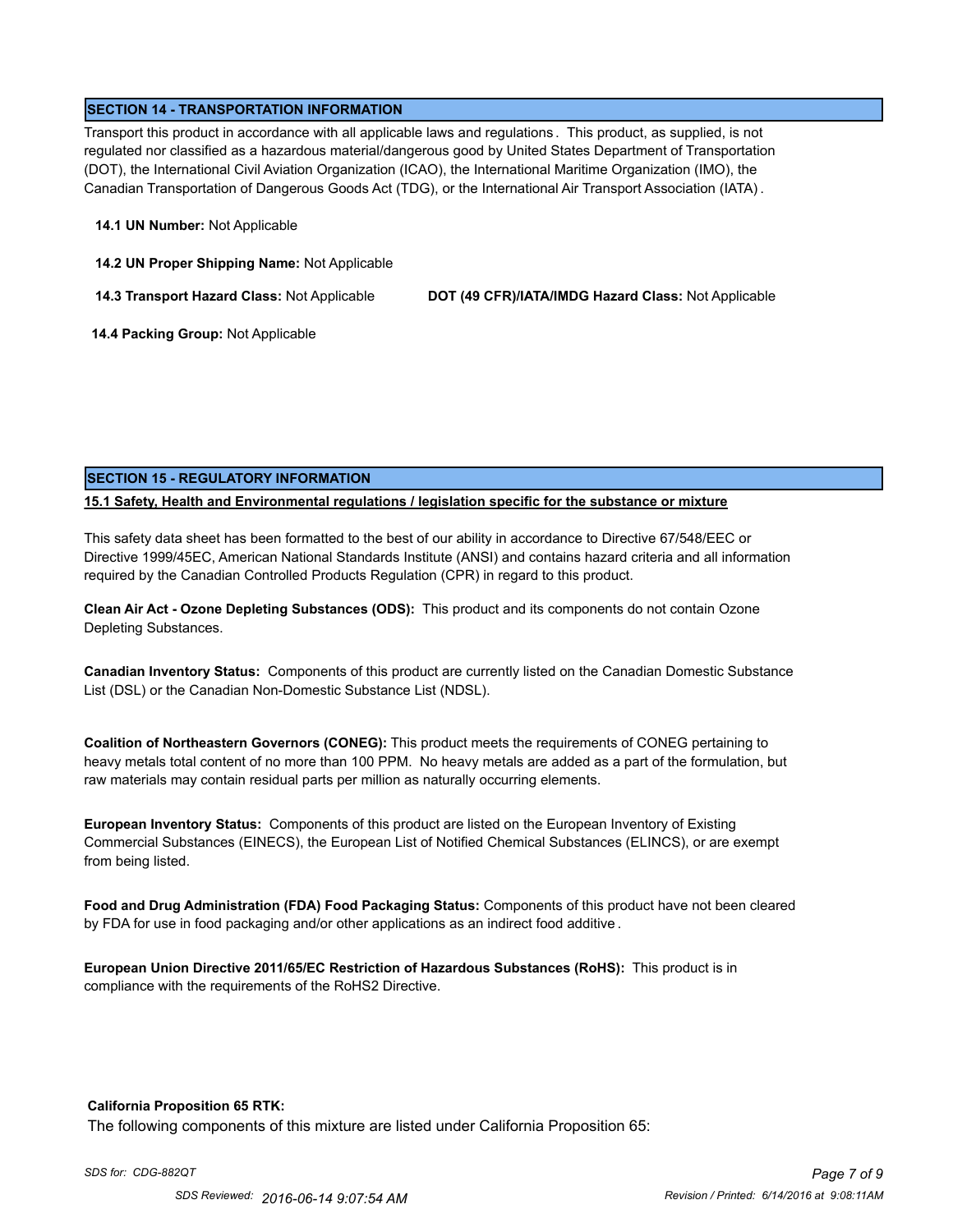Benzophenone 119-61-9 0.1 to 1.0 % Carcinogen

If CAS numbers 13463-67-7 and/or 1333-86-4 are listed they are not supplied in respirable form.

**REACH** : This product is compliant with the registration of the REACH Regulation (EC) No. 1907/2006 as all its components are either excluded, exempt and/or preregistered.

The following Substances of Very High Concern are present (updated December 17, 2015 to review for the 168 SVHC)

- None

- None

#### **Superfund Amendments and Reauthorization Act of 1986 (SARA) Title III: Section 302:**

- None

#### **Superfund Amendments and Reauthorization Act of 1986 (SARA) Title III: SARA 313:**

 This product contains the following components that are regulated under the Toxic Chemical Release Reporting requirements 40 CFR 372:

- None

**Global Inventories:** The components of these products are listed in the following or exempt from listing:

| Europe (EINECS):     | Yes        |
|----------------------|------------|
| USA (TSCA):          | Yes        |
| Canada (DSL):        | <b>Yes</b> |
| Japan (ENCS):        | Yes        |
| Philippines (PICCS): | Yes        |
| China (IECSC):       | Yes        |
| Australia (AICS):    | Yes        |
| Korea (KECI):        | Yes        |
| New Zealand (NZloC): | Yes        |
| Taiwan (ECSI):       | Yes        |
|                      |            |



**HMIS® ratings** are a registered trade and service mark of the National Paint and Coatings Association with the following scale:

\* = Chronic health effect PPE Index

- 4 = Severe Hazard A = Safety Glasses
- $3 =$  Serious Hazard  $B =$  Safety Glasses and Gloves
- 2 = Moderate Hazard C = Safety Glasses, Gloves and Protective Apron
- $1 =$  Slight Hazard  $D =$  Face Shield, Gloves and Protective Apron
- 0 = Minimal Hazard E = Safety Glasses, Gloves and Respirator
-